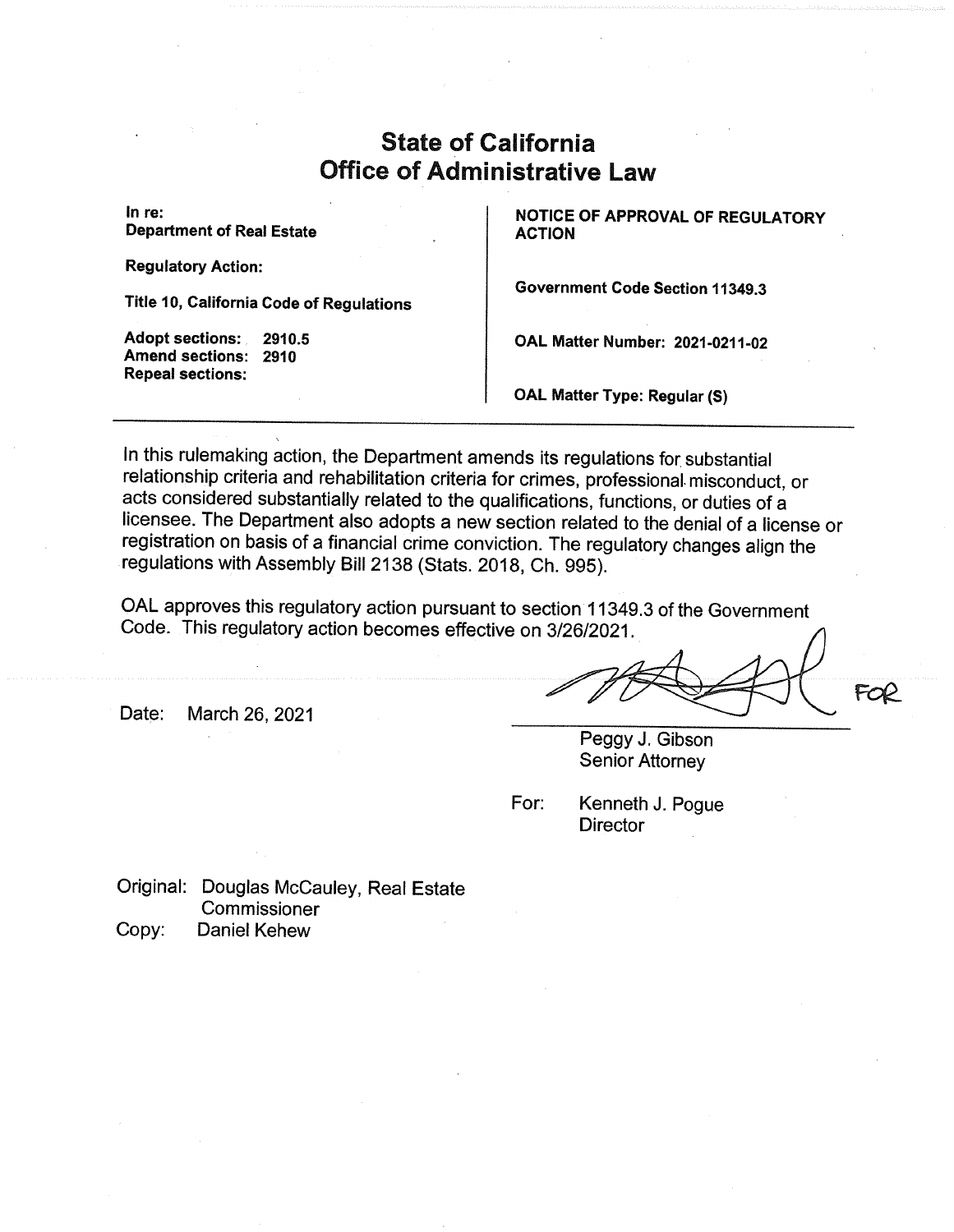| STATE OF CALIFORNIA-OFFICE OF ADMINISTRATIVE LAW<br><b>NOTICE PUBLICATION/REGULATIONS SUBJ</b><br>STD. 400 (REV. 10/2019)                                                         |                                                                                                           | <b>Record</b>                                   |                               |  | For use by Secretary of State only                          |
|-----------------------------------------------------------------------------------------------------------------------------------------------------------------------------------|-----------------------------------------------------------------------------------------------------------|-------------------------------------------------|-------------------------------|--|-------------------------------------------------------------|
| <b>NOTICE FILE NUMBER</b><br><b>OAL FILE</b><br><b>NUMBERS</b><br>Z-2020-0618-01                                                                                                  | <b>REGULATORY ACTION NUMBER</b><br>2021-0211<br>For use by Office of Administrative Law (OAL) only        | $-02S$                                          | <b>EMERGENCY NUMBER</b>       |  | ENDORSED - FILED<br>in the office of the Secretary of State |
|                                                                                                                                                                                   |                                                                                                           |                                                 |                               |  | of the State of California                                  |
|                                                                                                                                                                                   |                                                                                                           |                                                 |                               |  | MAR 26 2021                                                 |
|                                                                                                                                                                                   |                                                                                                           | 2021 FEB 11 P 3: 43                             |                               |  | $2:25$ p.m.                                                 |
|                                                                                                                                                                                   |                                                                                                           | OFFICE OF -<br><b><i>ADMINISTRATIVE LAW</i></b> |                               |  |                                                             |
|                                                                                                                                                                                   |                                                                                                           |                                                 |                               |  |                                                             |
|                                                                                                                                                                                   |                                                                                                           |                                                 |                               |  |                                                             |
| <b>NOTICE</b>                                                                                                                                                                     |                                                                                                           | <b>REGULATIONS</b>                              |                               |  |                                                             |
| <b>AGENCY WITH RULEMAKING AUTHORITY</b><br>Department of Real Estate                                                                                                              |                                                                                                           |                                                 |                               |  | AGENCY FILE NUMBER (If any)<br>N/A                          |
| A. PUBLICATION OF NOTICE (Complete for publication in Notice Register)                                                                                                            |                                                                                                           |                                                 |                               |  |                                                             |
| 1. SUBJECT OF NOTICE                                                                                                                                                              | TITLE(S)                                                                                                  |                                                 | <b>FIRST SECTION AFFECTED</b> |  | 2. REQUESTED PUBLICATION DATE                               |
| 3. NOTICE TYPE                                                                                                                                                                    |                                                                                                           |                                                 |                               |  |                                                             |
| Notice re Proposed<br>Other<br><b>Regulatory Action</b>                                                                                                                           | 4. AGENCY CONTACT PERSON                                                                                  |                                                 | <b>TELEPHONE NUMBER</b>       |  | FAX NUMBER (Optional)                                       |
| <b>ACTION ON PROPOSED NOTICE</b><br><b>OAL USE</b><br>Approved as<br><b>ONLY</b><br>Submitted                                                                                     | Approved as                                                                                               | Disapproved/                                    | <b>NOTICE REGISTER NUMBER</b> |  | <b>PUBLICATION DATE</b>                                     |
| B. SUBMISSION OF REGULATIONS (Complete when submitting regulations)                                                                                                               | <b>Modified</b>                                                                                           | Withdrawn                                       |                               |  |                                                             |
| 1a. SUBJECT OF REGULATION(S)                                                                                                                                                      |                                                                                                           |                                                 |                               |  |                                                             |
| Criteria for Substantial Relationship                                                                                                                                             |                                                                                                           |                                                 |                               |  | 1b. ALL PREVIOUS RELATED OAL REGULATORY ACTION NUMBER(S)    |
| 2. SPECIFY CALIFORNIA CODE OF REGULATIONS TITLE(S) AND SECTION(S) (Including title 26, if toxics related)                                                                         |                                                                                                           |                                                 |                               |  |                                                             |
| <b>ADOPT</b><br><b>SECTION(S) AFFECTED</b>                                                                                                                                        |                                                                                                           |                                                 |                               |  |                                                             |
| (List all section number(s)                                                                                                                                                       | 2910.5                                                                                                    |                                                 |                               |  |                                                             |
| <b>AMEND</b><br>individually. Attach                                                                                                                                              |                                                                                                           |                                                 |                               |  |                                                             |
| additional sheet if needed.)<br>2910<br>TITLE(S)<br><b>REPEAL</b>                                                                                                                 |                                                                                                           |                                                 |                               |  |                                                             |
| 10                                                                                                                                                                                |                                                                                                           |                                                 |                               |  |                                                             |
| 3. TYPE OF FILING                                                                                                                                                                 |                                                                                                           |                                                 |                               |  |                                                             |
| Regular Rulemaking (Gov.<br>Code §11346)                                                                                                                                          | Certificate of Compliance: The agency officer named<br>below certifies that this agency complied with the |                                                 | <b>Emergency Readopt</b>      |  | Changes Without                                             |
| Resubmittal of disapproved<br>or withdrawn nonemergency                                                                                                                           | provisions of Gov. Code §§11346.2-11347.3 either<br>before the emergency regulation was adopted or        |                                                 | (Gov. Code, §11346.1(h))      |  | Regulatory Effect (Cal.<br>Code Regs., title 1, §100)       |
| filing (Gov. Code §§11349.3,                                                                                                                                                      | within the time period required by statute.                                                               |                                                 | File & Print                  |  | Print Only                                                  |
| 11349.4<br>Emergency (Gov. Code,                                                                                                                                                  | Resubmittal of disapproved or withdrawn                                                                   |                                                 |                               |  |                                                             |
| \$11346.1(b)                                                                                                                                                                      | emergency filing (Gov. Code, §11346.1)                                                                    |                                                 | Other (Specify)               |  |                                                             |
| 4. ALL BEGINNING AND ENDING DATES OF AVAILABILITY OF MODIFIED REGULATIONS AND/OR MATERIAL ADDED TO THE RULEMAKING FILE (Cal. Code Regs. title 1, §44 and Gov. Code §11347.1)      |                                                                                                           |                                                 |                               |  |                                                             |
| 5. EFFECTIVE DATE OF CHANGES (Gov. Code, §§ 11343.4, 11346.1(d); Cal. Code Regs., title 1, §100)<br>Effective January 1, April 1, July 1, or<br>October 1 (Gov. Code §11343.4(a)) | Effective on filing with<br>Secretary of State                                                            | ∫§100 Changes Without ∣                         | <b>Effective other</b>        |  |                                                             |
| 6. CHECK IF THESE REGULATIONS REQUIRE NOTICE TO, OR REVIEW, CONSULTATION, APPROVAL OR CONCURRENCE BY, ANOTHER AGENCY OR ENTITY                                                    |                                                                                                           | <b>Regulatory Effect</b>                        | (Specify)                     |  |                                                             |
| $\times$<br>Department of Finance (Form STD, 399) (SAM §6660)                                                                                                                     |                                                                                                           | Fair Political Practices Commission             |                               |  | State Fire Marshal                                          |
| Other (Specify)                                                                                                                                                                   |                                                                                                           |                                                 |                               |  |                                                             |
| 7. CONTACT PERSON<br>Daniel E. Kehew                                                                                                                                              | <b>TELEPHONE NUMBER</b><br>(916) 576-7842                                                                 |                                                 | <b>FAX NUMBER (Optional)</b>  |  | E-MAIL ADDRESS (Optional)                                   |
| 8. I certify that the attached copy of the regulation(s) is a true and correct copy                                                                                               |                                                                                                           |                                                 |                               |  | daniel.kehew@dre.ca.gov                                     |
| of the regulation(s) identified on this form, that the information specified on this form                                                                                         |                                                                                                           |                                                 |                               |  | For use by Office of Administrative Law (OAL) only          |
| is true and correct, and that I am the head of the agency taking this action,<br>or a designee of the head of the agency, and am authorized to make this certification.           |                                                                                                           |                                                 |                               |  | ENDORSED APPROVED                                           |
| SIGNATURE OF AGENCY HEAD OR DESIGNEE                                                                                                                                              |                                                                                                           |                                                 |                               |  |                                                             |
|                                                                                                                                                                                   |                                                                                                           | <b>DATE</b><br>Feb. 11, 2021                    |                               |  | <b>MAR 26 2021</b>                                          |
| TYPED NAME AND TITLE OF SIGNATORY                                                                                                                                                 |                                                                                                           |                                                 |                               |  |                                                             |
| Stephen M. Lerner, Assistant Commissioner for Legal                                                                                                                               |                                                                                                           |                                                 |                               |  | Office of Administrative Law                                |
|                                                                                                                                                                                   |                                                                                                           |                                                 |                               |  |                                                             |
|                                                                                                                                                                                   |                                                                                                           |                                                 |                               |  |                                                             |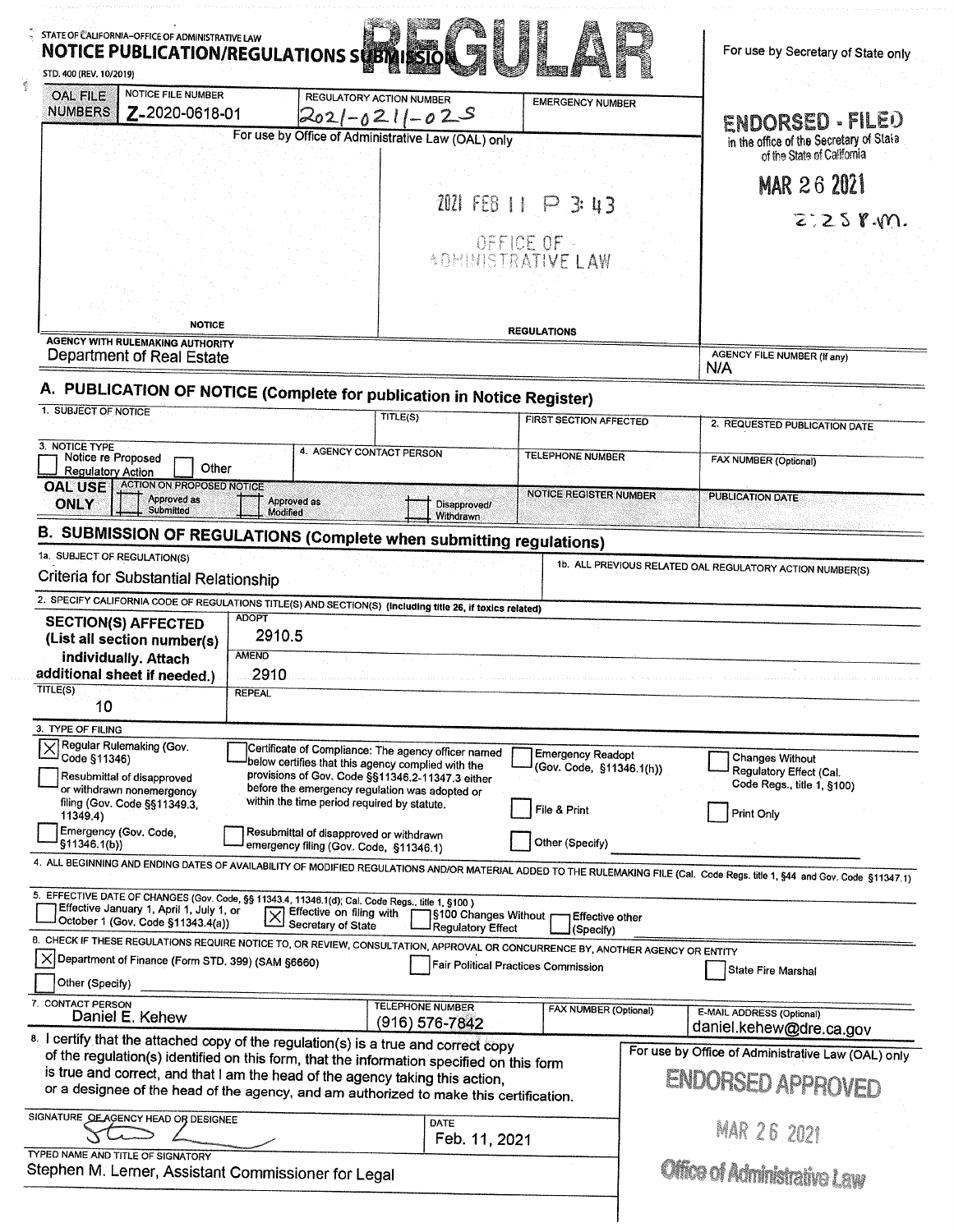### Regulations As Adopted: Criteria for Substantial Relationship

### Article 18.5. Substantial Relationship and Rehabilitation Criteria (Refs and Annos)

#### § 2910. Criteria of for Substantial Relationship.

(a) When considering whether a license should be denied, suspended or revoked on the basis of the conviction of a crime, or on the basis of an act described in Section 480(a)(2) or 480(a)(3) of the Code, the crime or act shall may be deemed to be substantially related to the qualifications, functions or duties of a licensee of the Bureau-Department within the meaning of Sections 480 and 490 of the Code if it involves any of the following characteristics:

(1) The fraudulent taking, obtaining, appropriating or retaining of funds or property belonging to another person.

(2) Counterfeiting, forging or altering of an instrument or the uttering of a false statement.

(3) Willfully attempting to derive a personal financial benefit through the nonpayment or underpayment of taxes, assessments or levies duly imposed upon the licensee or applicant by federal, state, or local government.

(4) The employment of bribery, fraud, deceit, falsehood or misrepresentation to achieve an end.

(5) Sexually related conduct affecting a person who is an observer or nonconsenting participant in the conduct or convictions which require registration pursuant to the provisions of Section 290 of the Penal Code.

(6) Willfully violating or failing to comply with a provision of Division 4 of the Business and Professions Code of the State of California.

(7) Willfully violating or failing to comply with a statutory requirement that a license, permit or other entitlement be obtained from a duly constituted public authority before engaging in a business or course of conduct.

(8) Doing of any unlawful act with the intent of conferring a financial or economic benefit upon the perpetrator or with the intent or threat of doing substantial injury to the person or property of another.

 $\overline{1}$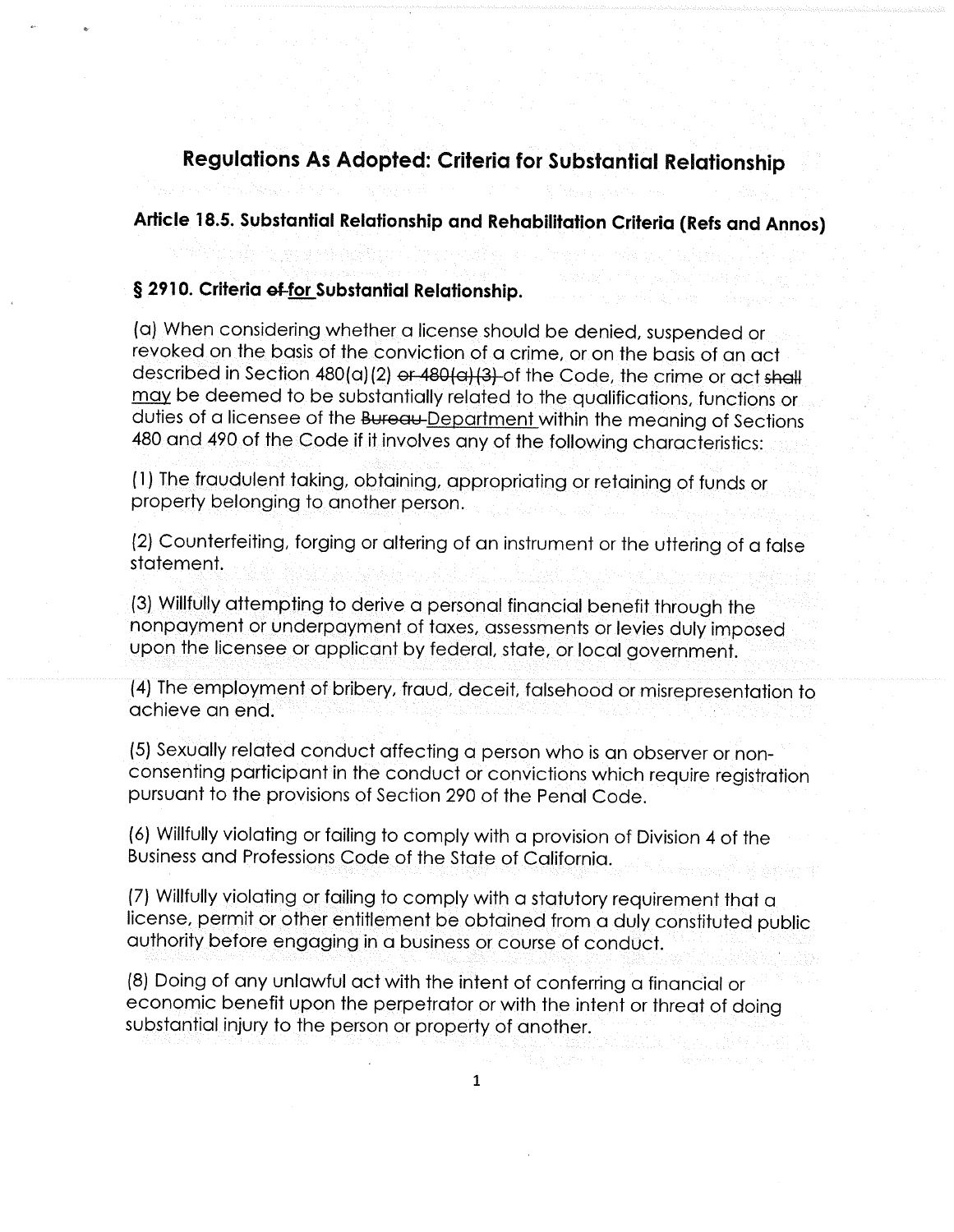(9) Contempt of court or willful failure to comply with a court order.

(10) Conduct which demonstrates a pattern of repeated and willful disregard of law.

(11) Two or more convictions involving the consumption or use of alcohol or drugs when at least one of the convictions involve driving and the use or consumption of alcohol or drugs.

(b) The conviction of a crime constituting an attempt, solicitation or conspiracy<br>to commit any of the above enumerated acts or omissions is also may also be to commit any of the above enumerated acts or omissions i<del>s also-may also be</del> deemed to be substantially related to the qualifications, functions or duties or a licensee of the department. Department.

(c) If the crime or act is substantially related to the qualifications, functions or duties of a licensee of the department, the context in which the crime or acts were committed shall go only to the question of the weight to be accorded to the crime or acts in considering the action to be taken with respect to the applicant or licensee.

(c) The nature and gravity of the offense, the number of years that have<br>elapsed since the date of the offense, and the nature and duties of a real elapsed since the date of the offense, and the nature and duties of a real estate licensee shall be taken into consideration when determining when let be deem an offense to be substantially related to the qualifications, functions or<br>duties of a licensee. The Department's consideration of these factors in assessing duties of a licensee. The Department's consideration of these factors in assessing the substantial relationship of an offense does not alter, or act in place of,<br>in the Criteria for Peberliutian consideration of these same factors in the Criteria for Rehabilitation.

Note: Authority cited: Section-Sections 481 and 10080, Business and Professions Code. Reference: Sections 480, 481 and 490, Business and Professions Code; and In re Gossage (2000) 23 Cal 4th 1080.

# \$ 2910.5. Financial Crimes Regulatory Finding and Definition.

(a) Pursuant to Business and Professions Code Section 480(a) (1) (B), the Department finds that financial crimes currently classified as a felony and described by the following definition are directly and adversely related to the fiduciary qualifications, functions, or duties of a licensee.

(b) A financial crime, as referenced in Business and Professions Code Section 480(a) (1) (B), is any crime where the applicant did one or more of the following in the commission of a criminal offense:

 $\mathcal{L}$